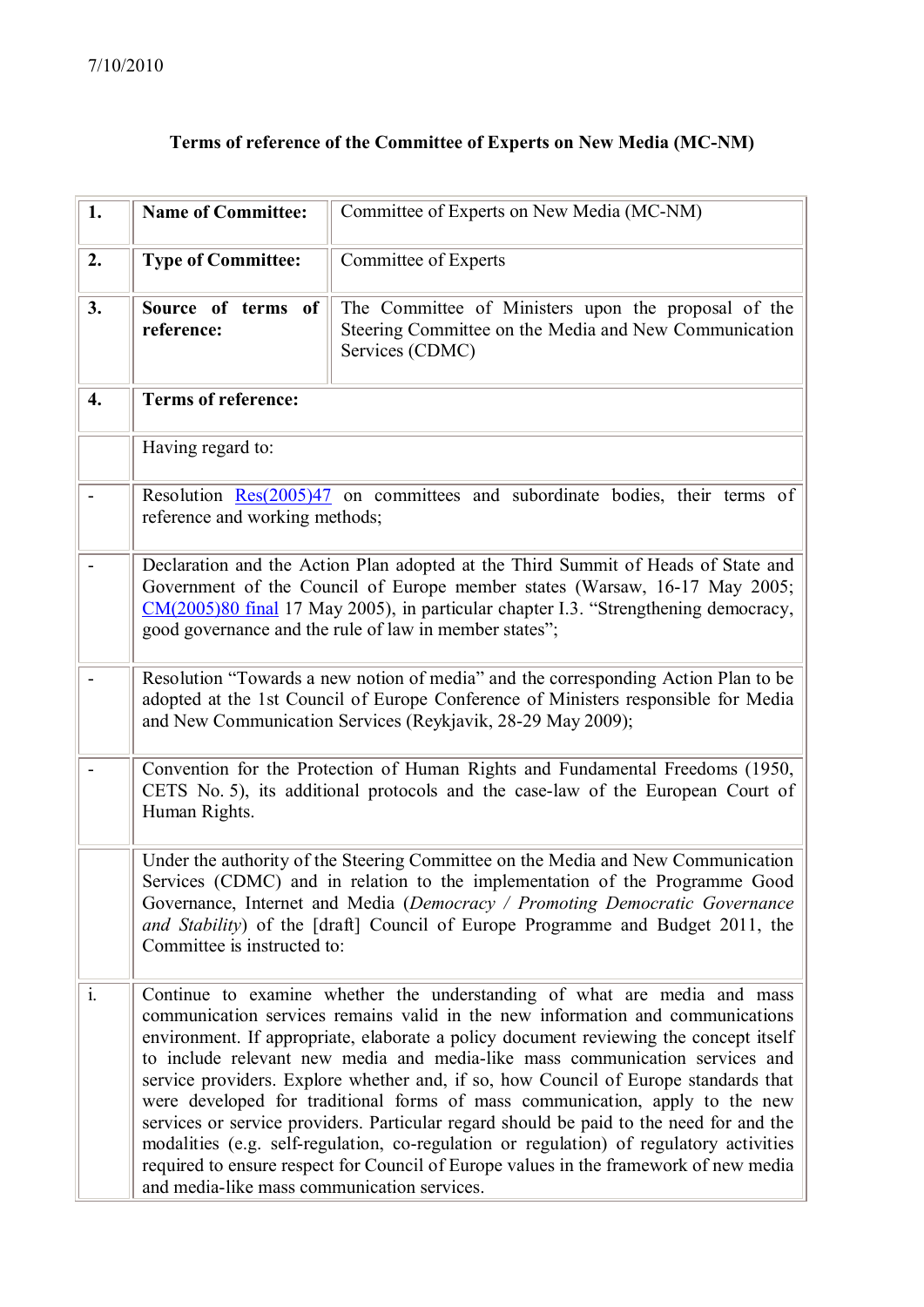| $\overline{\ddot{\mathbf{i}}\mathbf{i}}$ . | Pursue the exploration of the challenges to individual's (in particular, children and<br>young people) rights to freedom of expression and information, privacy and other<br>fundamental rights, as well as to their dignity and security on the Internet. Address in<br>particular, the following issues: possibilities of removal of content children create or<br>place on the Internet, the effect of newer or emerging modes of mass dissemination of,<br>and access to, content, and the associated retention, processing and exploitation of data<br>have on the rights protected under Article 10 of the European Convention on Human<br>Rights;<br>In consultation with relevant stakeholders, develop appropriate guidance, benchmarks<br>and tools to protect users' rights.                                                   |  |
|--------------------------------------------|-------------------------------------------------------------------------------------------------------------------------------------------------------------------------------------------------------------------------------------------------------------------------------------------------------------------------------------------------------------------------------------------------------------------------------------------------------------------------------------------------------------------------------------------------------------------------------------------------------------------------------------------------------------------------------------------------------------------------------------------------------------------------------------------------------------------------------------------|--|
| $\overline{\text{iii}}$ .                  | Examine the draft texts prepared by the Ad hoc Advisory Groups reporting to the<br>CDMC with a view to elaborate on them before, if deemed appropriate before<br>submitting them to it.                                                                                                                                                                                                                                                                                                                                                                                                                                                                                                                                                                                                                                                   |  |
| 5.                                         | <b>Composition of the Committee:</b>                                                                                                                                                                                                                                                                                                                                                                                                                                                                                                                                                                                                                                                                                                                                                                                                      |  |
| 5.A.                                       | <b>Members</b>                                                                                                                                                                                                                                                                                                                                                                                                                                                                                                                                                                                                                                                                                                                                                                                                                            |  |
|                                            | Governments of member states are entitled to appoint representatives and/or<br>independent experts in new media and information society, in particular, on rights and<br>responsibilities of new communication services and regulation in new communication<br>environments. As regards meetings of the Committee, the Council of Europe budget<br>will bear the travel and subsistence expenses of the 15 members appointed by the<br>following member states: Austria, Bulgaria, Estonia, France, Germany, Lithuania,<br>Netherlands, Norway, Poland, Spain, Russian Federation, "the former Yugoslav<br>Republic of Macedonia", Turkey, Ukraine and United Kingdom.<br>Representatives and/or independent experts appointed by other member states may<br>participate in the meetings of the Committee at the expense of these states. |  |
|                                            | Each member state participating in the meetings of the Committee has the right to vote<br>in procedural matters. If a government designates more than one member, only one of<br>them is entitled to take part in the voting.                                                                                                                                                                                                                                                                                                                                                                                                                                                                                                                                                                                                             |  |
| 5.B                                        | Participants                                                                                                                                                                                                                                                                                                                                                                                                                                                                                                                                                                                                                                                                                                                                                                                                                              |  |
|                                            | The Conference of INGOs of the Council of Europe may send representatives to<br>meetings of the Committee, without the right to vote and at the expense of the body<br>that they represent.                                                                                                                                                                                                                                                                                                                                                                                                                                                                                                                                                                                                                                               |  |
| 5.C.                                       | <b>Other Participants</b>                                                                                                                                                                                                                                                                                                                                                                                                                                                                                                                                                                                                                                                                                                                                                                                                                 |  |
|                                            | The European Commission may send representatives to meetings of the Committee,<br>without the right to vote or defrayal of expenses.                                                                                                                                                                                                                                                                                                                                                                                                                                                                                                                                                                                                                                                                                                      |  |
| 5.D.                                       | <b>Observers</b>                                                                                                                                                                                                                                                                                                                                                                                                                                                                                                                                                                                                                                                                                                                                                                                                                          |  |